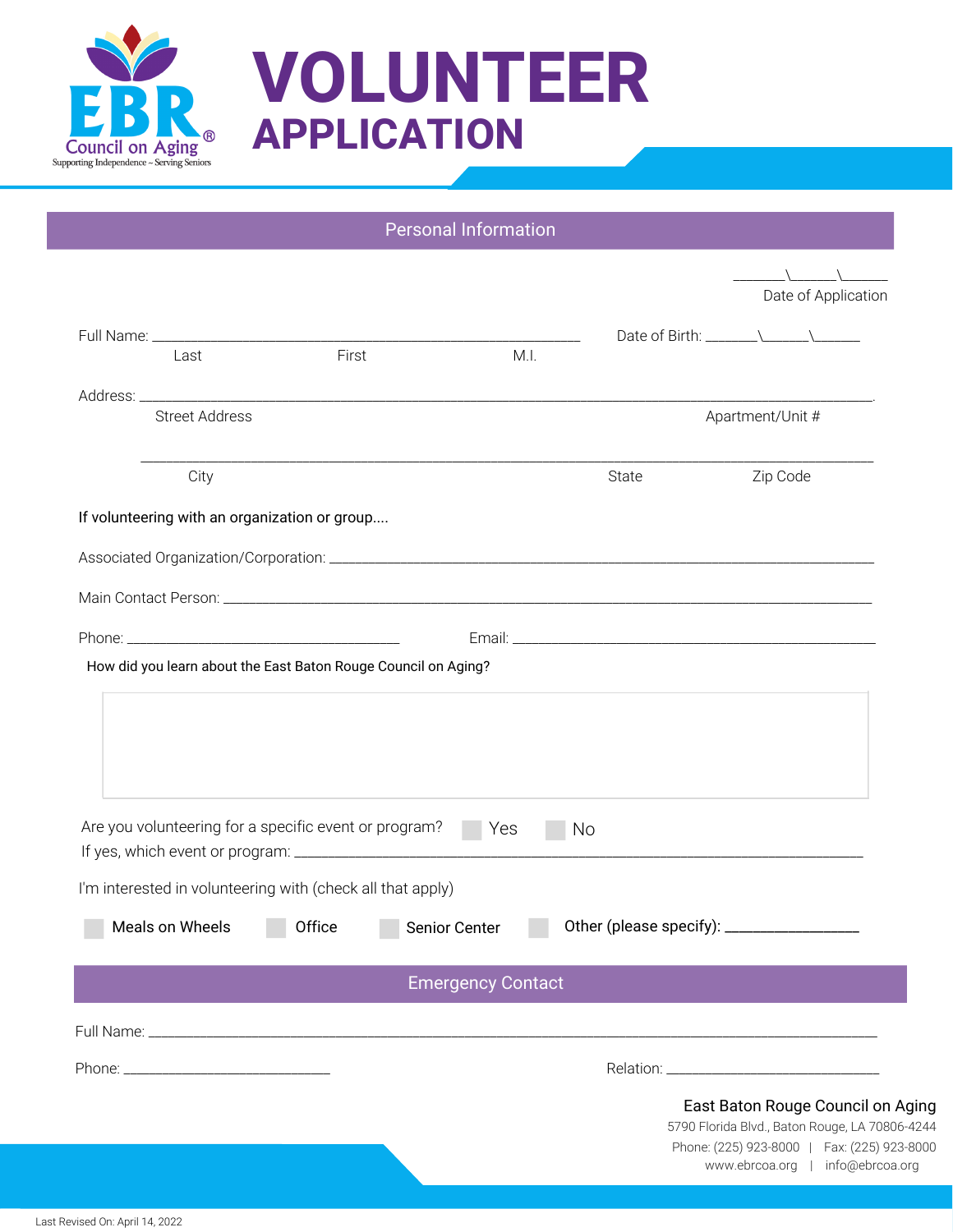

## **CONFIDENTIALITY AND RELEASE WAIVER AGREEMENT**

## Confidentiallity Agreement

As a volunteer of EBRCOA, I understand that there may be times I may come in contact with confidential and/or personal information. I acknowledge that the unauthorized disclosure of such information would violate EBRCOA's client's right to privacy. I hereby recognize that it is my responsibility to protect such information and pledge to keep such information in absolute confidence. I further acknowledge that should I violate this confidentiality agreement it may lead to an immediate termination from the volunteer program and legal action taken upon me by EBRCOA to the full extent of the law based on the severity of the damages.

## Release Waiver Agreement

I am to assist EBRCOA in its sponsored events and do so voluntarily. I agree to hold EBRCOA, its staff, volunteers, and participants harmless from all liability including those resulting in personal injuries, damages, claims and losses I may incur as a result of my participation in this sponsored event.

I further grant full permission to EBRCOA and its authorized agents to use my name, photographs, and voice recordings in connection with any publicity, training material, televsion production, internet, including comapny intranet and world-wide web exposure, or any other record of this event for any EBRCOA purpose. I further understand that no speical compensation will be provided to me for use of my image or likeness and that I may not be informed of the specific use of my image.

**NOTE: Regardless of assignment/project placement, ALL volunteers are required to wear closed-toe shoes (no flip-flops) and appropriate clothing (no spaghetti straps, halter tops, cut-off shorts, etc.). Additionally, if serving food, participants are required to wear hair-nets and gloves.**

If you are unable to perform the duties asked of you, it is required that you inform your project **manager who will then attempt to locate appropriate placement matching your capabilities.**

\_\_\_\_\_\_\_\_\_\_\_\_\_\_\_\_\_\_\_\_\_\_\_\_\_\_\_\_\_\_\_\_\_\_\_\_\_\_\_\_\_\_\_\_\_\_\_\_\_\_\_\_\_\_\_\_\_\_\_\_\_\_\_\_\_\_\_\_\_\_\_\_\_\_\_

Printed Name Date (2008) 2014 12:30 Printed Name Date of America and Date of America and Date of America and D

**Signature** 

\_\_\_\_\_\_\_\_\_\_\_\_\_\_\_\_\_\_\_\_\_\_\_\_\_\_\_\_\_\_\_\_\_\_\_\_\_\_\_\_\_\_\_\_\_\_\_\_\_\_\_\_\_\_\_\_\_\_\_\_\_\_\_\_\_\_\_\_\_\_\_\_\_\_\_ \_\_\_\_\_\_\_\_\\_\_\_\_\_\_\_\\_\_\_\_\_\_\_

Phone: (225) 923-8000 | Fax: (225) 923-8000 5790 Florida Blvd., Baton Rouge, LA 70806-4244 East Baton Rouge Council on Aging www.ebrcoa.org | info@ebrcoa.org